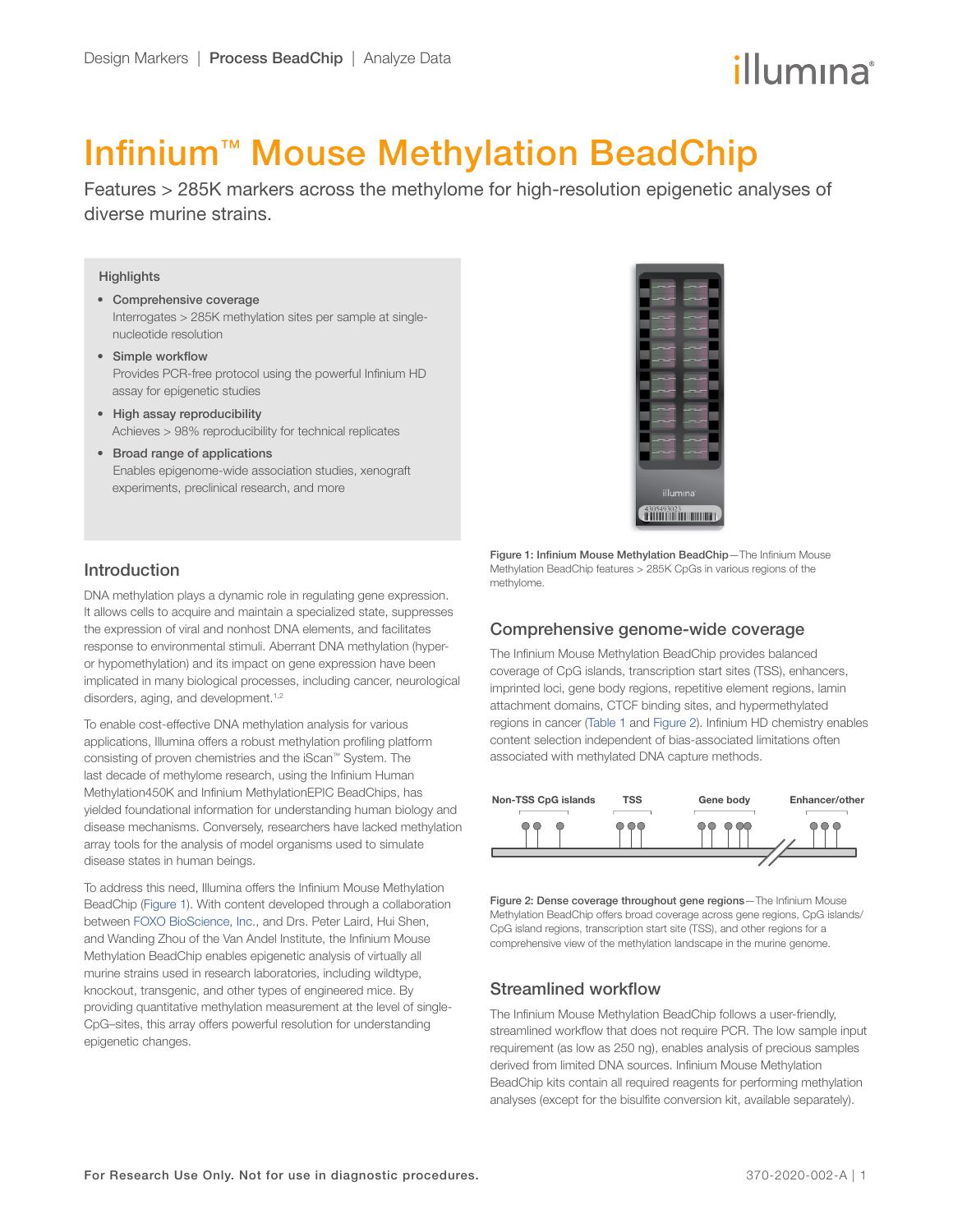#### <span id="page-1-0"></span>Table 1: Summary of coverage of > 285K CpGs on the Infinium Mouse Methylation Beadchip

| Feature                                         | Description of coverage                                                                                                                                        |  |
|-------------------------------------------------|----------------------------------------------------------------------------------------------------------------------------------------------------------------|--|
| TSS within 500 bp of protein-coding transcripts | Covers > 28,000 protein-coding transcripts                                                                                                                     |  |
| miRNA promoter TSS                              | Covers all annotated miRNA from Ensembl v75; > 1900 miRNAs total                                                                                               |  |
| Noncoding RNA TSS                               | Covers IncRNA sites as annotated by Ensembl v75                                                                                                                |  |
| Enhancers                                       | Sites defined by VISTA and mouse ENCODE; > 60,000 enhancers total                                                                                              |  |
| Imprinted loci                                  | Sites selected by whole-genome bisulfite sequencing (WGBS) where intermediate methylation is observed<br>across various cell types.                            |  |
| CpG islands                                     | Selected from University of California, Santa Cruz (UCSC) mouse CpG island collection where TSS does not<br>overlap with CpG island; ~16,000 CpG islands total |  |
| Hypermethylated regions in cancer               | Selected from WGBS data of mouse tumors and normal tissue; > 5700 CpG sites total                                                                              |  |
| Non-CpG cytosine probes (CpH sites)             | CpH sites evenly distributed by sequence context to CAG, CTG, CCG, CAH, CTH, and CCH sites; ~4000<br>sites total                                               |  |
| Orphan CpG probes in lamin attachment domains   | Selected from mapping predictions of human mega-base scale partially methylated domains onto the<br>mouse genome                                               |  |
| CpGs from consensus repetitive elements         | Selected for conserved sequences for Line1, B1, and IAPEYI elements                                                                                            |  |
| Gene body sites                                 | Random sites > 2 kb from protein TSS                                                                                                                           |  |
| CTCF binding sites                              | Selected from sequences that overlap CTCF ChIP-Seq peaks from Mouse ENCODE                                                                                     |  |
| Human MethylationEPIC liftover                  | Selected from the most highly conserved Human MethylationEPIC probes mapped onto the mouse genome                                                              |  |
| Random CpG probes                               | Sites randomly selected to reduce bias in the assessment of global genomic DNA methylation                                                                     |  |
| Strain-specific SNP probes                      | One from each of the 20 chromosomes for the 18 mouse strains covered by the mouse genome project                                                               |  |

#### Robust assay chemistry

The Infinium Mouse Methylation BeadChip applies both Infinium I and II assay chemistries [\(Figure 3\)](#page-1-1) to enhance the depth of coverage for methylation analysis. The addition of the Infinium II design allows use of degenerate oligonucleotide probes for a single bead type. This enables each of up to three underlying CpG sites to be either methylated or unmethylated with no impact on the result for the queried site. Illumina scientists rigorously test every product to ensure strong and reproducible performance.

#### **Reproducibility**

Reproducibility has been determined based on the correlation of results generated from technical replicates. The Infinium Mouse Methylation BeadChip shows strong correlation between replicates  $(r^2 > 0.98)$  ([Figure](#page-2-0) 4).

#### Analytical sensitivity

By comparing the results of replicate experiments (duplicates of six biological samples), Illumina scientists have shown that the Infinium Mouse Methylation BeadChip reliably detects a delta-beta value of 0.2 with a lower than 1% false positive rate.



<span id="page-1-1"></span>Figure 3: Broad coverage using Infinium I and II assay designs—The Infinium Mouse Methylation BeadChip employs both Infinium I and Infinium II assays. Infinium I assay design employs two bead types per CpG locus, one each for the methylated and unmethylated states. The Infinium II design uses one bead type, with the methylated state determined at the single base extension step after hybridization.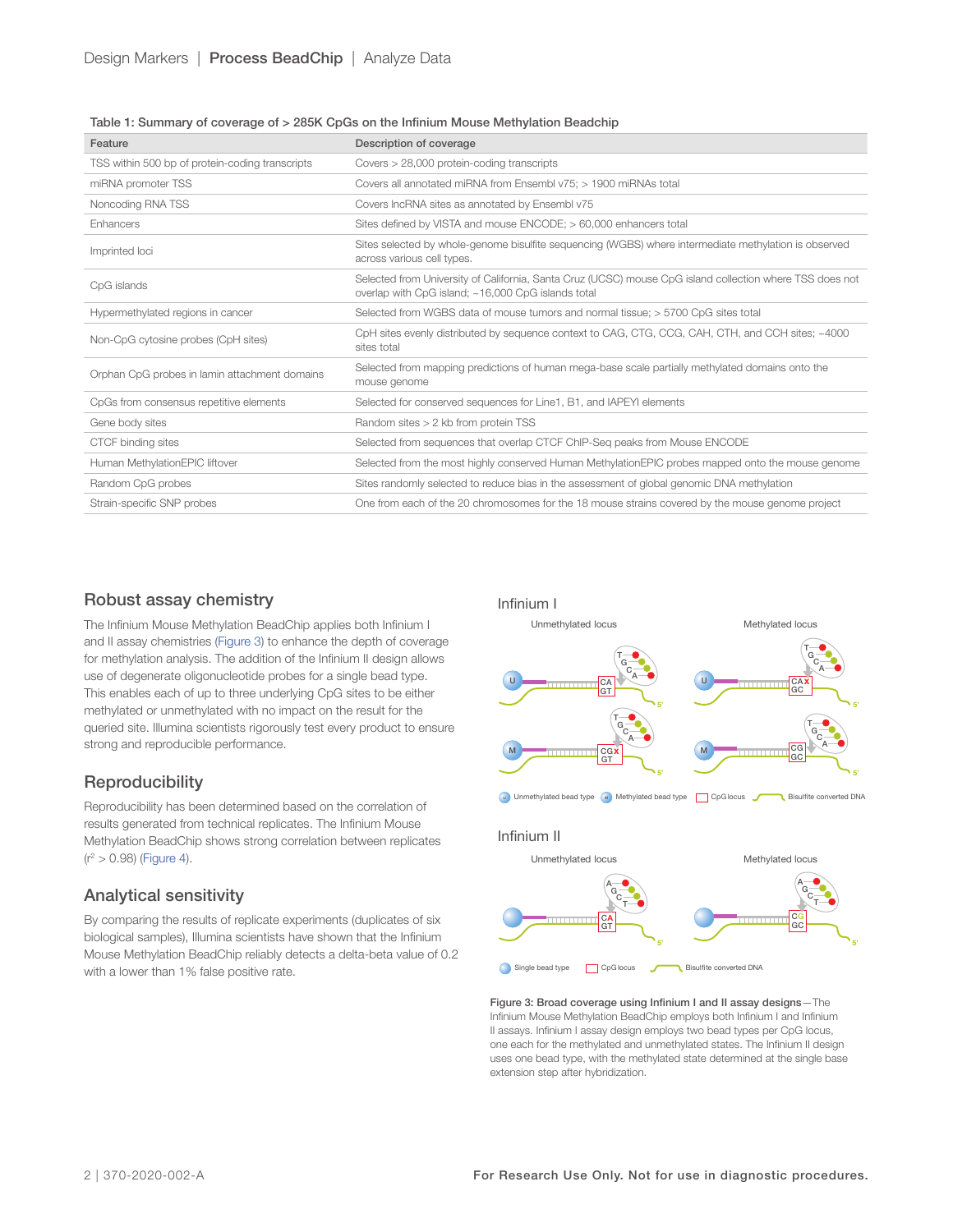<span id="page-2-0"></span>

Figure 4: Infinium methylation technology shows high reproducibility— Technical replicates of beta values for mouse tumor SMAD3 knockout (KO) DNA samples on the Infinium Mouse Methylation BeadChip show  $a > 98\%$   $r^2$  value.

#### Internal quality controls

Infinium HD assays produce high-quality data with sample-dependent and -independent controls. The Infinium Mouse Methylation BeadChip includes negative controls to account for decreased sequence complexity after bisulfite conversion. The GenomeStudio™ Methylation Module Software has an Integrated Controls Dashboard for easy monitoring of controls.

#### Integrated analysis software

Infinium Mouse Methylation BeadChip data analysis is supported by the GenomeStudio Methylation Module, enabling researchers to perform differential methylation analysis for small-scale studies. GenomeStudio Software features advanced visualization tools that enable researchers to view vast amounts of data in a single graph, such as heat maps and other plots ([Figure 5\)](#page-2-1).

#### High compatibility with other software

Third-party solutions can use the same intensity files from the Infinium Mouse Methylation BeadChip run on the iScan System. For largescale studies, there are many freely available analysis packages that work in the software framework R for normalization and differential analysis of methylation data[.3](#page-3-2)

## Broad range of applications

The Infinium Mouse Methylation BeadChip enables a broad range of applications from basic science research to preclinical studies. There are over 200K modified mouse strains, many of which were created to model human disease. The Infinium Mouse Methylation BeadChip can be used for epigenome-wide association studies, which are facilitated in mice due to the ability to carry out tests for DNA methylation changes caused by environmental exposures in subjects with a uniform genetic background.



<span id="page-2-1"></span>Figure 5: Integrated data analysis with Illumina GenomeStudio Software— GenomeStudio Software supports DNA methylation analysis on any platform. Data are displayed in intuitive graphics (heatmap).

Additionally, the Infinium Mouse Methylation BeadChip can be used with patient-derived xenograft models of cancer for analysis of stromal features, which may play a role in human tumor growth and progression. The array can also be used in preclinical research to test whether experimental therapeutics have the intended effects in target tissues. Genetic toxicologists can apply the Infinium Mouse Methylation BeadChip to understand the mechanisms of toxicity in drug or environmental pollutant research. Developmental biologists might also use the array to investigate the role of DNA methylation in different tissues during embryonic development. Beyond these examples, the Infinium Mouse Methylation BeadChip can be used in any application where a researcher wants to use DNA methylation as a readout for genetic regulation in the mouse genome.

#### **Summary**

The unique combination of comprehensive, expert-selected coverage and high sample throughput makes the Infinium Mouse Methylation BeadChip an ideal solution for genome-wide DNA methylation studies with a large number of samples.

#### Learn more

Learn more about the Infinium Mouse Methylation BeadChip and other Illumina genotyping products and services at [www.illumina.com/techniques/microarrays.html](https://www.illumina.com/techniques/microarrays.html).